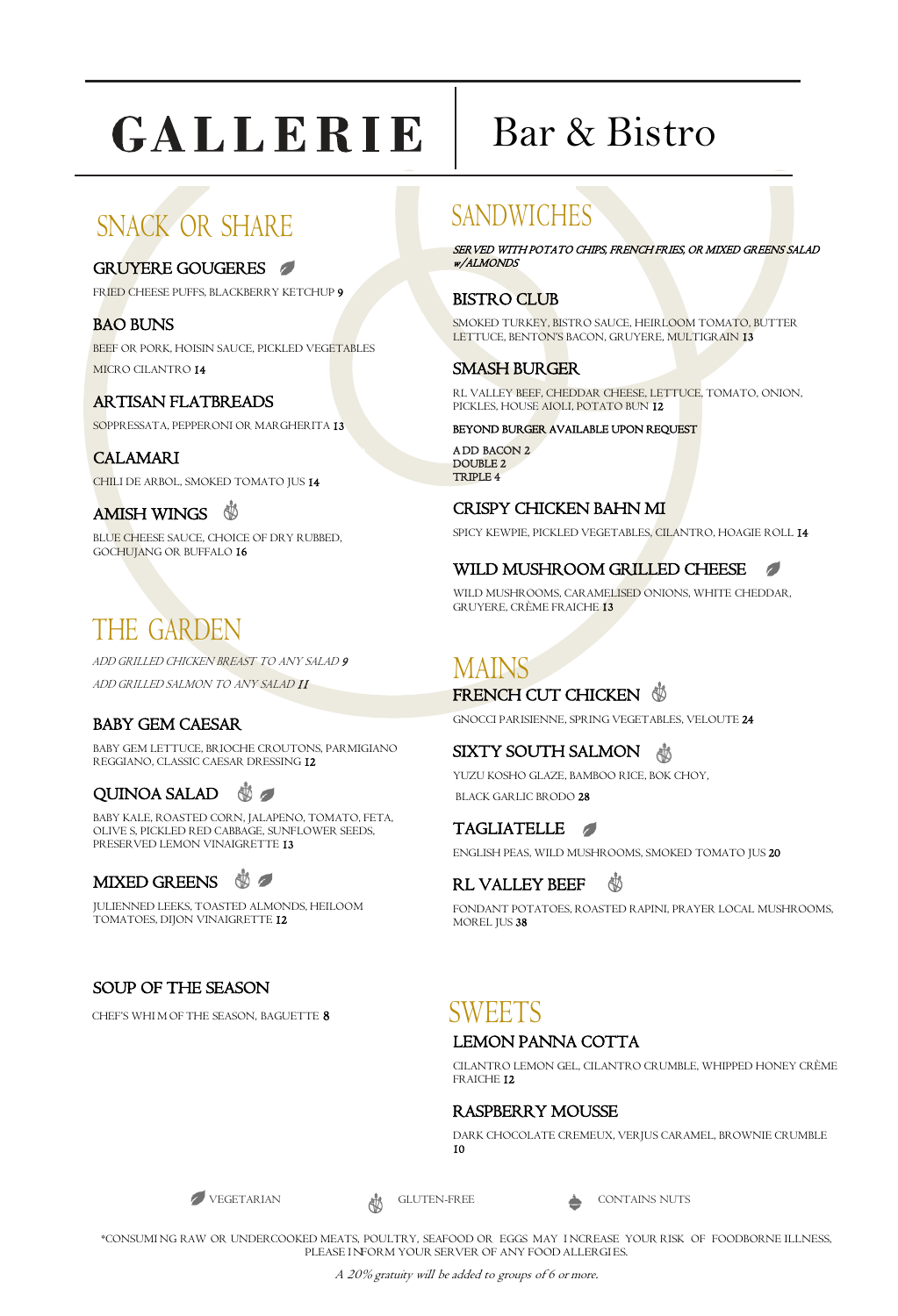#### **SPARKLING**

| <b>PROSECCO, RIONDO BRUT, TREVISO, ITALY</b>                | $80Z$ 12.00 |  |
|-------------------------------------------------------------|-------------|--|
| SPARKLING ROSÉ, DOMAINE CHANDON ETOILE, CA                  | $80Z$ 20.00 |  |
| CHAMPAGNE, MOET IMPERIAL, BRUT, FRANCE 187 ML. SPLIT  30.00 |             |  |

| <b>WHITE</b>                                                   | 5 OZ. | 8 OZ. |
|----------------------------------------------------------------|-------|-------|
| ROSÉ, CHAPOUTLER BELLERUCHE, COTE DU RHONE,<br><b>FRANCE</b>   | 12.00 | 15.00 |
| MOSCATO, IPOLA D'ASTI, PIEDMONT, ITALY                         | 12.00 | 15.00 |
| PINOT GRIGIO, ALTA LUNA, TRENTINO, ITALY                       | 12.00 | 15.00 |
| RIESLING, CHATEAU STE. MICHELLE, COLUMBIA VALLEY,<br><b>WA</b> | 9.00  | 12.00 |
| SAUVIGNON BLANC, KIM CRAWFORD, MARBOROUGH, NZ                  | 11.00 | 14.00 |
| <b>CHARDONNAY, GREYSTONE, CA</b>                               | 10.00 | 13.00 |
| <b>CHARDONNAY, SONOMA CUTRER, SONOMA COUNTY, CA</b>            | 13.00 | 16.00 |

#### **RED**

| PINOT NOIR, PARKER STATION, CENTRAL COAST, CA    | 11.00 | 13.00 |
|--------------------------------------------------|-------|-------|
| PINOT NOIR, MEIOMI, CA                           | 14.00 | 17.00 |
| MERLOT, SEVEN FALLS CELLARS, WAHKUKE SLOPE, WA   | 10.00 | 13.00 |
| MALBEC, BODEGA NORTON, MENDOZA,                  |       |       |
| ARGENTINA                                        | 12.00 | 15.00 |
| RED BLEND, MURUIETTAS WELL, LIVERMORE VALLEY, CA | 12.00 | 15.00 |
| CABERNET SAUVIGNON, HOUSE SELECTION              | 10.00 | 13.00 |
| CABERNET SAUVIGNON, DECOY, NAPA VALLEY, CA       | 16.00 | 20.00 |

# BY THE GLASS BY THE BOTTLE

#### **CHAMPAGNE**

**CHAMPAGNE,** MOET & CHANDON IMPERIAL BRUT, NV, EPERNAY, FRANCE 120

**CHAMPAGNE,** VEUVE CLIQUOT YELLOW LABEL, NV, REIMS, FRANCE 130

**CHAMPAGNE,** VEUVE CLICQUOT, BRUT ROSÉ, NV, FRANCE 160

**CHAMPAGNE,** VEUVE CLICQUOT, LA GRANDE DAME ROSÉ, 2008, FRANCE 480

**CHAMPAGNE,** RUINART, ROSÉ, NV, REIMS, FRANCE 120

**CHAMPGANE,** LAURENT PERRIER, ULTRA BRUT, NV, , TOURS SUR MARINIE, FRANCE 180

**CHAMPGANE,** LAURENT PERRIER, BRUT LA CUVEE, NV, TOURS SUR, FRANCE 120

**CHAMPAGNE,** DOM PERIGNON, 2010, EPERNAY, FRANCE 340

**CHAMPGANE,** KRUG, GRAND CUVEE, NV, REIMS, FRANCE 320

**CHAMPGANE,** DRAPPIER, NV, REIMS, FRANCE 120

**CHAMPGANE,** PERRIER-JOUET, BELLE EPOCH, 2012, EPERNAY, FRANCE 220

#### **WHITE**

**SAUVIGNON BLANC,** RUDD ESTATES CROSSROADS 2017, MT VEEDER-NAPA VALLEY, CA 70

**RIESLING,** ENVOY 2009, MARLBOROUGH, NZ 70

**CHARDONNAY,** 2015 LOUIS LATOUR, CORTON CHARLEMAGNE, BURGUNDY, FRANCE 230

**CHARDONNAY,** PAUL HOBBS 2018,RUSSIAN RIVER VALLEY, CA 90

#### **RED**

**PINOT NOIR,** EN ROUTE 2019, RUSSIAN RIVER VALLEY, CA 70

**PINOT NOIR,** PAUL HOBBS 2019, RUSSIAN RIVER VALLEY CA 110

**MERLOT,** DUCKHORN VINEYARDS, NAPA VALLEY, CA 90

**BLEND,** TENUTA DELL'ORNELLAIA LE VOLTE 2016, TUSCANY, IT 84

**BLEND,** THE PRISONER 2019, OAKVILLE, CA 90

**BLEND,** OPUS ONE 2018, OAKVILLE CA 450

**CABERNET SAUVIGNON,** CONN CREEK 2018, NAPA VALLEY, CA 95

**CABERNET SAUVIGNON,** CAYMUS SPECIAL SELECTION 2017, NAPA, CA 450

**CABERNET SAUVIGNON,** RODNEY STRONG RESEVE 2016, SONOMA COUNTY, CA 90

**CABERNET SAUVIGNON,** SILVER OAK 2017, ALEXANDER VALLEY, CA 160